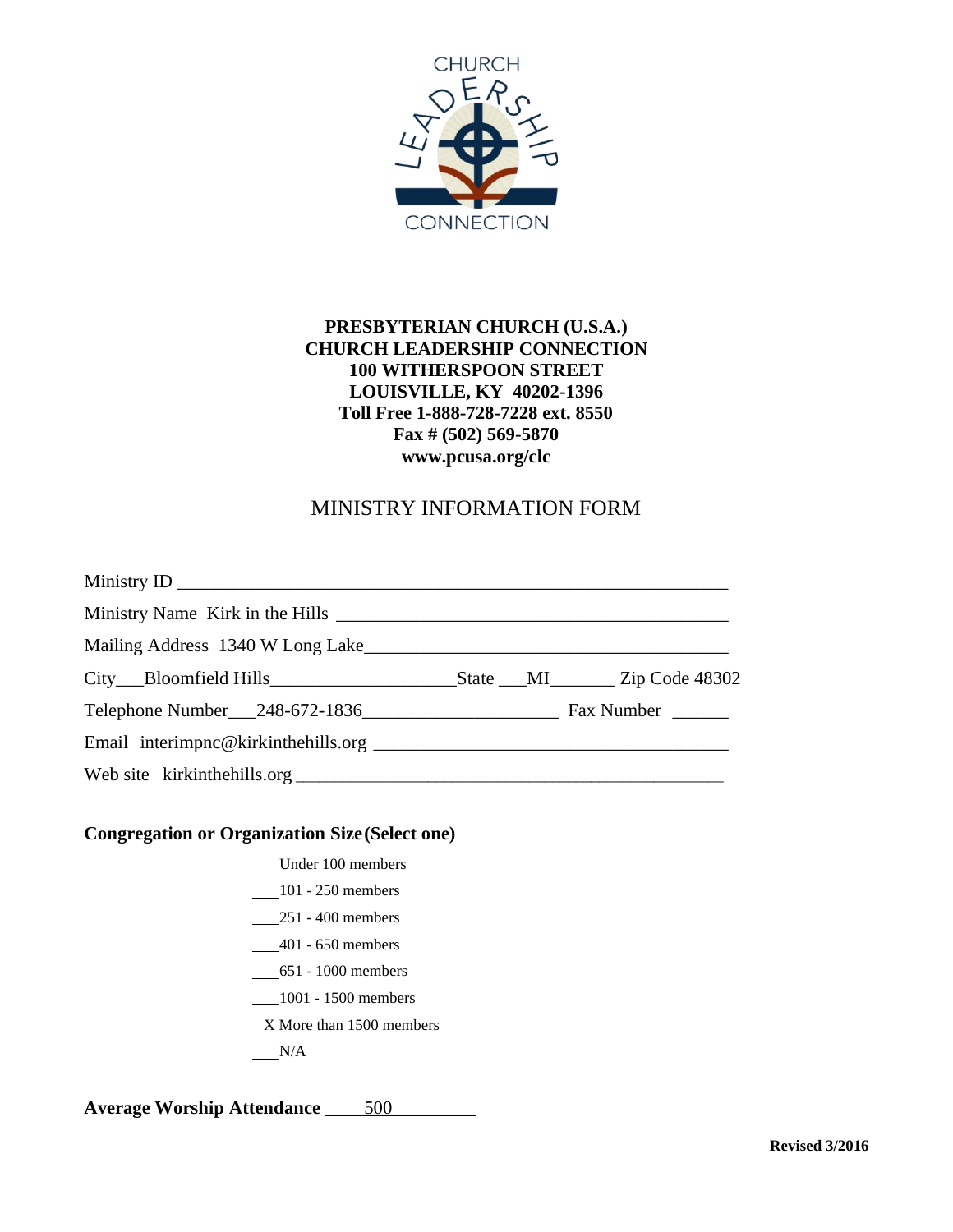

### **Church School Attendance** 25-35

**Church School Curriculum** Whirl and Holy Moly (pre-K and 2-3grades) Young Children and Worship (k-1),

Go!Curriculum (4-5 grades)

Check if certified as eligible for participation in the Seminary Debt Assistance Program

## **Ethnic Composition Of Congregation** *(in whole %):*

*Enter the percentage of each racial ethnic component of your congregation.*

| <b>Example 21 American Indian or Alaska Native</b>         |                        |            |  |  |  |  |  |  |  |
|------------------------------------------------------------|------------------------|------------|--|--|--|--|--|--|--|
| 1% Asian                                                   |                        |            |  |  |  |  |  |  |  |
| 0.5% Black or African American (African Native, Caribbean) |                        |            |  |  |  |  |  |  |  |
| _0.5% Hispanic Latino/Latina, Spanish                      |                        |            |  |  |  |  |  |  |  |
| _1%_Middle Eastern                                         |                        |            |  |  |  |  |  |  |  |
| Native Hawaiian or Other Pacific Islander                  |                        |            |  |  |  |  |  |  |  |
| 97% White                                                  |                        |            |  |  |  |  |  |  |  |
|                                                            |                        |            |  |  |  |  |  |  |  |
|                                                            |                        |            |  |  |  |  |  |  |  |
| Presbytery Detroit Synod Synod Synod of the Covenant       |                        |            |  |  |  |  |  |  |  |
| <b>Community Type (select one)</b>                         |                        |            |  |  |  |  |  |  |  |
| College                                                    | <b>Example 1</b> Rural | X Suburban |  |  |  |  |  |  |  |
| Small City                                                 | Town                   | _____Urban |  |  |  |  |  |  |  |
| Village                                                    | Recreation             | Retirement |  |  |  |  |  |  |  |
| N/A                                                        |                        |            |  |  |  |  |  |  |  |
|                                                            |                        |            |  |  |  |  |  |  |  |
| <b>Clerk of Session Contact Information:</b>               |                        |            |  |  |  |  |  |  |  |
|                                                            |                        |            |  |  |  |  |  |  |  |
|                                                            |                        |            |  |  |  |  |  |  |  |
|                                                            |                        |            |  |  |  |  |  |  |  |
| Preferred Phone 248-505-6045 Alternate Phone               |                        |            |  |  |  |  |  |  |  |
|                                                            |                        |            |  |  |  |  |  |  |  |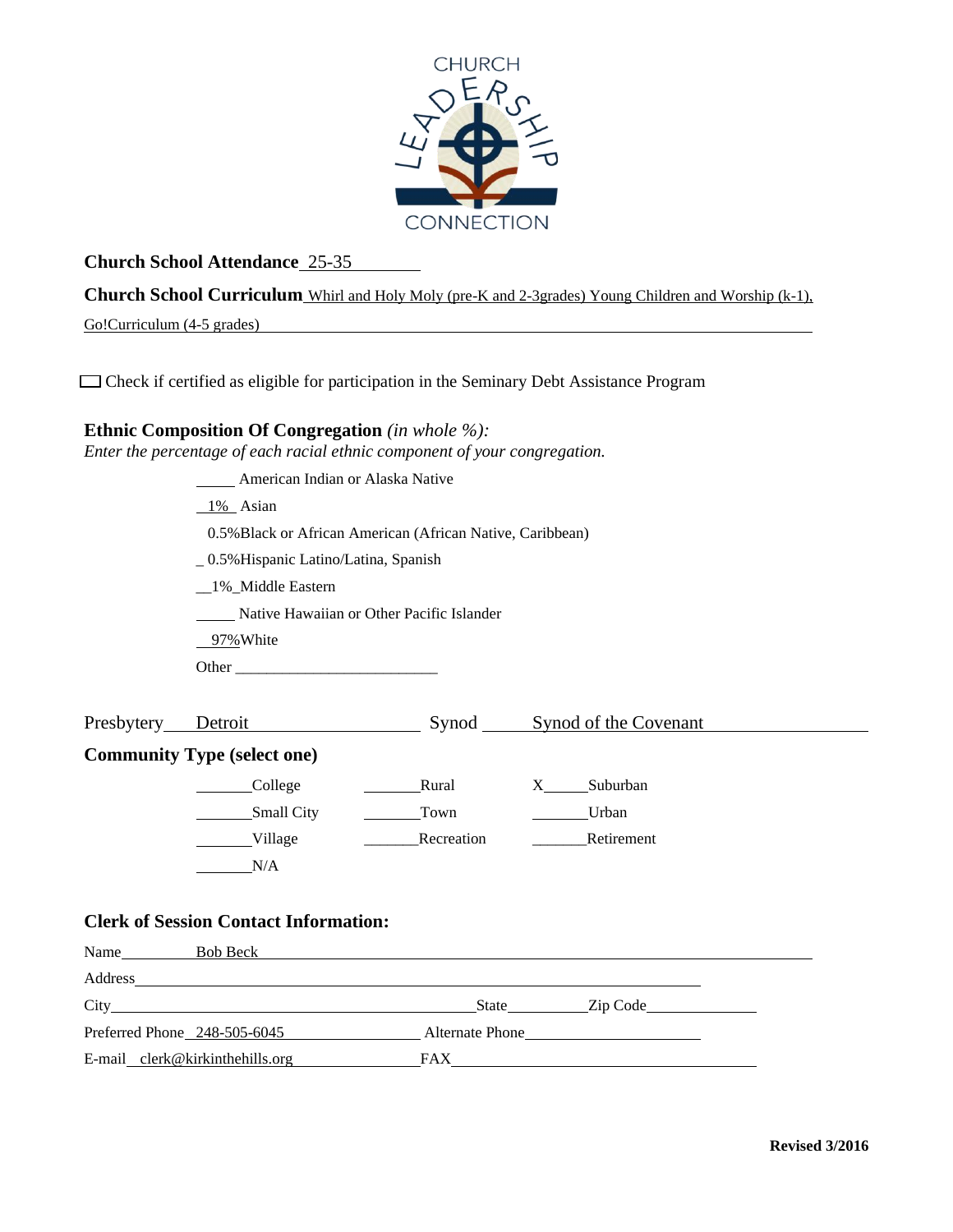

**\*Select below the position to be filled and the minimal number of years of experience required (***e.g. no experience, first ordained call, up to 2 years, 2-5 years, 5-10 years, or above 10 years)*

| <b>Years of</b>          | <b>Position Type</b>                  | <b>Years of</b>   | <b>Position Type</b>                  |
|--------------------------|---------------------------------------|-------------------|---------------------------------------|
| <b>Experience</b>        |                                       | <b>Experience</b> |                                       |
|                          | Solo Pastor                           |                   | <b>General Assembly Staff</b>         |
|                          | Head of Staff (Multi-staff Pastor,    |                   | <b>Church Business Administrator</b>  |
|                          | who supervised two teaching elders    |                   |                                       |
|                          | and other staff)                      |                   |                                       |
|                          | Head of Staff (supervised one         |                   | <b>Executive Director</b>             |
|                          | teaching elder and other staff)       |                   |                                       |
|                          | Associate Pastor (Christian           |                   | Director of Music (non-ordained)      |
|                          | Education)                            |                   |                                       |
|                          | <b>Associate Pastor (Youth)</b>       |                   | Minister of Music (ordained)          |
|                          | <b>Associate Pastor (Other)</b>       |                   | Mission Co-worker (International)     |
|                          | Pastor (Church Planter, New           |                   | <b>Christian Educator (Certified)</b> |
|                          | <b>Worshipping Community)</b>         |                   |                                       |
|                          | Pastor                                |                   | Christian Educator (non-certified)    |
|                          | (Transformation/Redevelopment)        |                   |                                       |
| $\underline{\mathbf{X}}$ | <b>Pastor Interim</b>                 |                   | Administrator                         |
|                          | Pastor (for a designated term)        |                   | <b>Funds Developer</b>                |
|                          | Pastor (Other Temporary i.e., Supply, |                   | <b>Finance Manager</b>                |
|                          | Student)                              |                   |                                       |
|                          | Pastor, yoked/parish                  |                   | Media Specialist                      |
|                          | Co-pastor                             |                   | Communicator                          |
|                          | <b>Executive Pastor</b>               |                   | Coordinator                           |
|                          | <b>Evangelist or Mission Pastor</b>   |                   | Youth Director (non-ordained)         |
|                          | Bi-vocational/Tentmaker               |                   | Other                                 |
|                          | Chaplain                              |                   |                                       |
|                          | <b>Pastoral Counselor</b>             |                   |                                       |
|                          | College/Seminary Faculty              |                   |                                       |
|                          | <b>Seminary Staff</b>                 |                   |                                       |
|                          | <b>Campus Ministry</b>                |                   |                                       |
|                          | General Presbyter/Executive           |                   |                                       |
|                          | Presbyter                             |                   |                                       |
|                          | Presbytery Leader                     |                   |                                       |
|                          | <b>Stated Clerk (Presbytery)</b>      |                   |                                       |
|                          | <b>Synod Executive</b>                |                   |                                       |
|                          | Mid-Council Program Staff             |                   |                                       |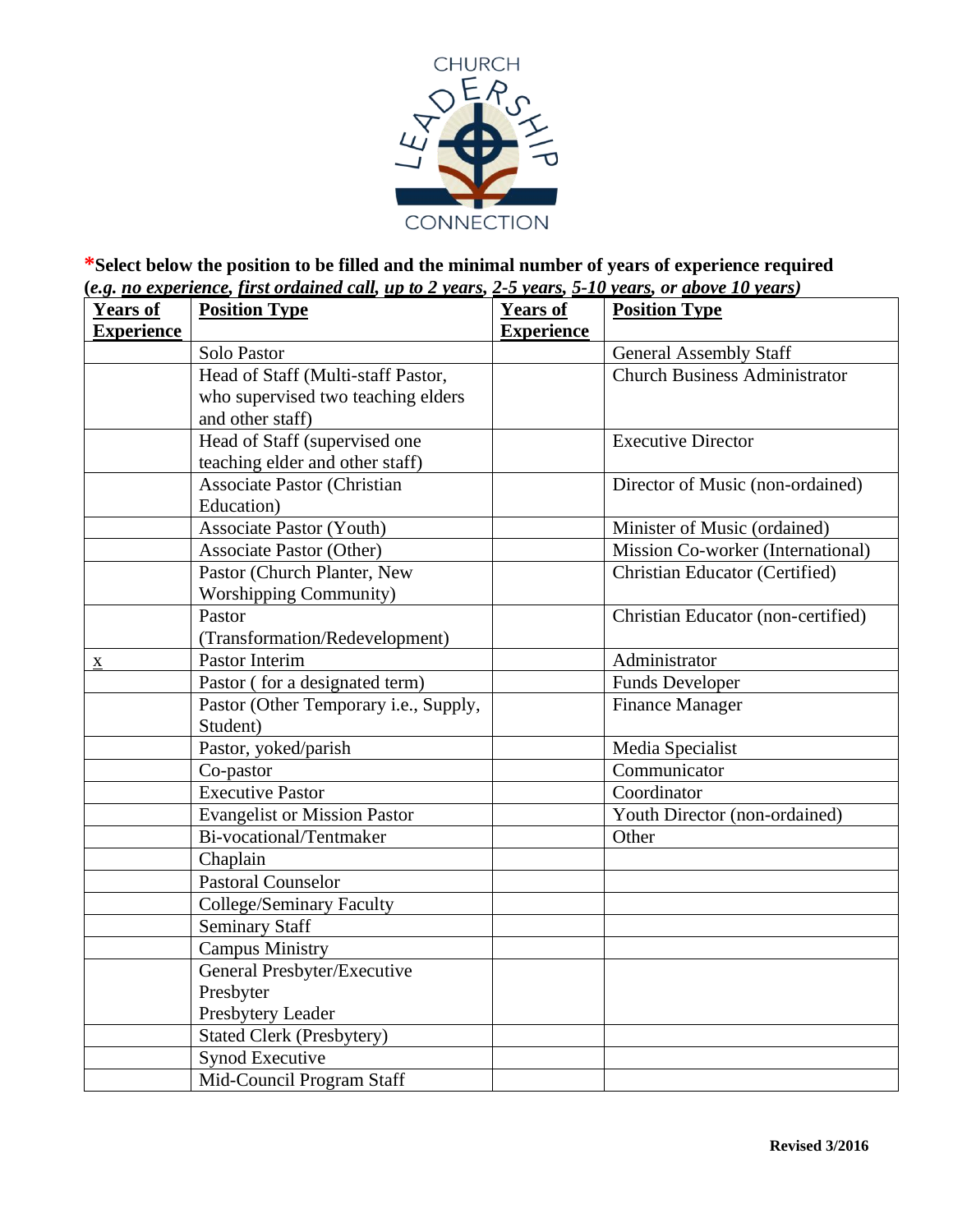

| $X$ Full Time                                                 | <b>Part Time</b>           |                                                                                  | Open to Either                                                                                      |
|---------------------------------------------------------------|----------------------------|----------------------------------------------------------------------------------|-----------------------------------------------------------------------------------------------------|
|                                                               |                            | _________ Bi-vocational (able to provide employment through outside partnership) |                                                                                                     |
| Is this a yoked congregation? X_No _______Yes                 |                            |                                                                                  |                                                                                                     |
| (If yes, please complete the Yoked Congregation Detail Form.) |                            |                                                                                  |                                                                                                     |
|                                                               |                            | <b>Clergy Couple</b> (Are you open to a clergy couple?) $Yes \_\_\_No \_\_X$     |                                                                                                     |
|                                                               |                            |                                                                                  |                                                                                                     |
|                                                               |                            |                                                                                  | Certification/Training (check below the desired certification or training needed for the position): |
| <b>Interim/Transitional Ministry Training ____ X___</b>       |                            |                                                                                  | <b>Interim Executive Presbyter Training</b>                                                         |
| <b>Certified Christian Educator</b>                           |                            |                                                                                  | <b>Certified Business Administrator</b>                                                             |
| <b>Certified Conflict Mediator</b>                            | $\frac{1}{1}$              |                                                                                  | <b>Clinical Pastoral Education Training</b>                                                         |
|                                                               |                            |                                                                                  |                                                                                                     |
|                                                               |                            |                                                                                  |                                                                                                     |
|                                                               |                            |                                                                                  |                                                                                                     |
| <b>Language Requirements</b>                                  |                            |                                                                                  |                                                                                                     |
| $X$ <sub>-</sub> English                                      | ______Spanish              | <b>Korean</b>                                                                    | French                                                                                              |
| _____Arabic                                                   | _____Armenian              | ____Creole                                                                       | Portuguese                                                                                          |
| $\frac{\ }{\ }$ Japanese                                      | Russian                    | ________Swahili                                                                  | <b>Burmese</b>                                                                                      |
| Cambodian                                                     | Indonesian                 | _______Laotian                                                                   | Thai                                                                                                |
| Vietnamese<br>Twi                                             | Taiwanese<br>Sign Language | Cantonese<br>$\overline{\phantom{a}}$                                            | <b>Mandarin Chinese</b><br>Other                                                                    |

## **Mission Statement**

What is your congregation's or organization's Mission Statement?

We Envision a world where every heart experiences God's transforming love.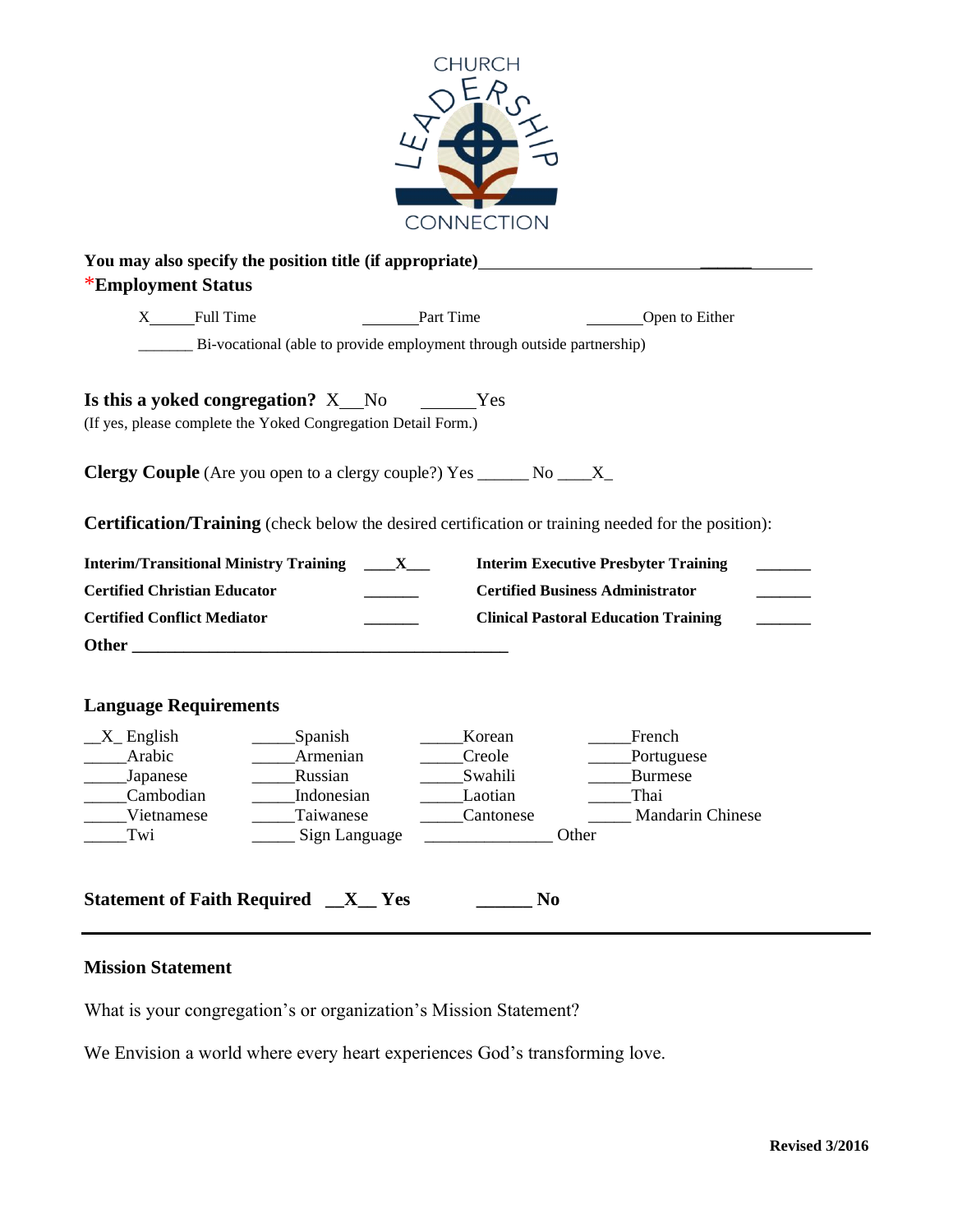

# **NARRATIVE QUESTIONS**

*(For each narrative question, please limit your responses to no more than 1500 characters including spaces and punctuation.)*

**1.** What is the congregation's or organization's vision for ministry? Additionally describe how this vision is lived out.

We strive to inspire our congregation with preaching that illuminates God's word in creative and memorable ways, music led by our choir, organist and occasional instrumentalists, plus faith sharing minutes from lay members. The recent COVID pandemic showed the Kirks' vitality and creativity. During Covid lockdown we presented pre-recorded online worship, with undiminished illumination of God's word and inspiration, providing comfort and joy during that uniquely challenging time. The pandemic propelled us to go deeper into mission, reaching out to those most heavily impacted, partnering with non-profit agencies such as Lighthouse, Micah 6 and Accent Pontiac to deliver food, clothing, furniture and facilitated porch music lessons. Our small group ministry thrived and grew during the pandemic, giving a faith-building lifeline to our members. We used Zoom technology to offer Faith Around the World Sunday Lunch & Learn programs with guests from 5 different continents sharing their stories and building community, including Christmas Around the World a few months later. We also dedicated a workshop about the Tulsa race massacre during its 100<sup>th</sup> anniversary to help us understand our world from a Christian perspective. Our 75<sup>th</sup> Anniversary Campaign core committee held over 100 one-on-one meetings with members in the spring of 2021. The benefits of this community building were immeasurable. Our youth ministry remained strong and grew in importance guiding them on their faith walk.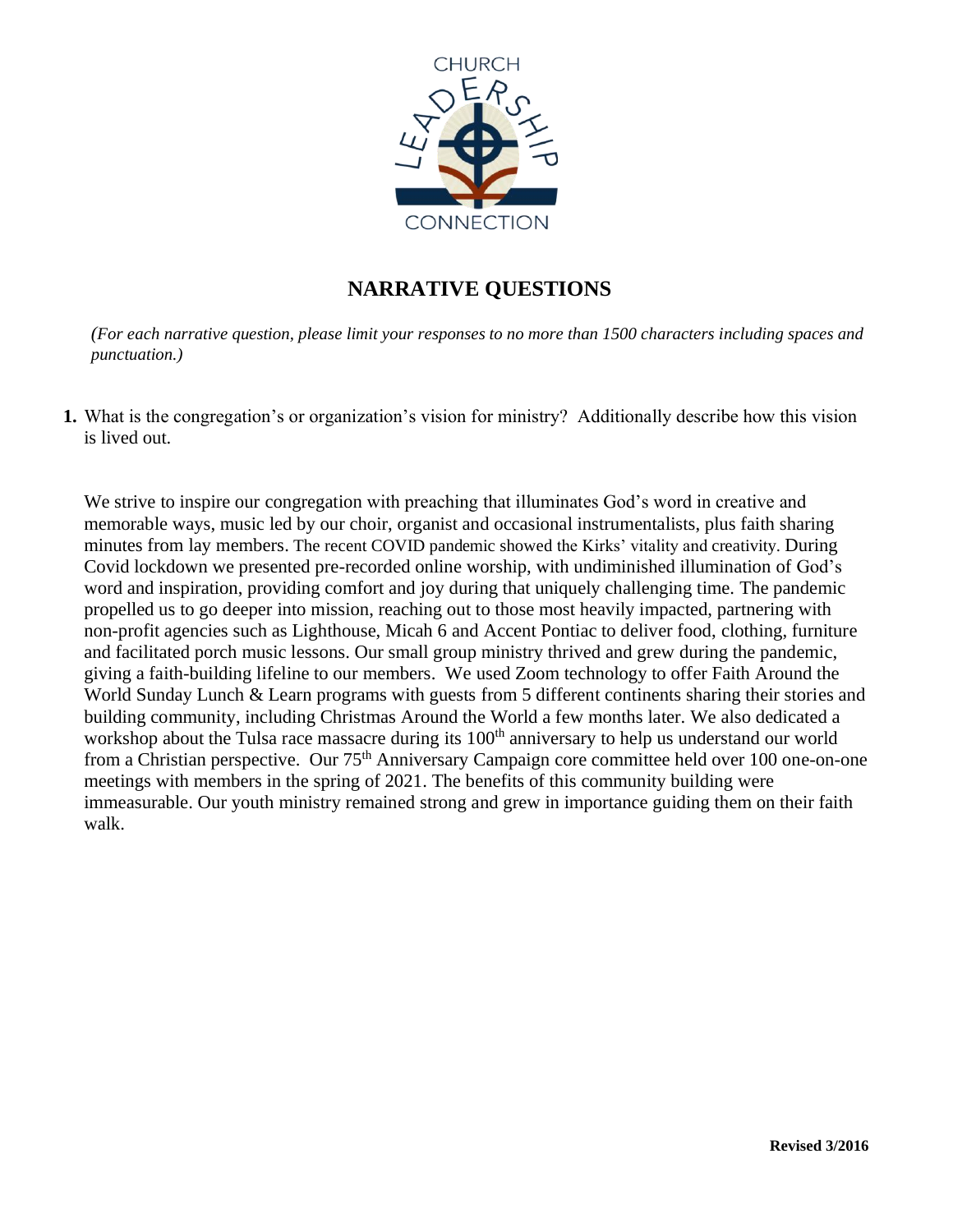

**2.** How do you feel called to reach out to address the emerging needs of your community or constituency?

The Kirk is engaging personally and congregationally with community groups seeking to feed the hungry, clothe the naked, visit the sick and take in the stranger. We are putting shoe leather on our faith walk through Ministry With Pontiac, Accent Pontiac, Micah 6, and numerous missions locally and globally. We are committed to expanding our outreach and mission by becoming a missional center for ministry, expanding our position as a teaching church to provide more education locally and globally and continually adding opportunities to meet the needs of those in our community. We are eager to further develop as a community, fostering deeper relationships with God, our church membership and our neighbors. We are developing a Youth Innovation Hub to help youth create meaningful connections and grow in their faith. We want to expand our campus to provide different opportunities in which we can experience God's transforming love. Through our Anniversary campaign we will build a prayer path and/or an outdoor worship center. The Kirk has a history of an inspiring and active music program which we will continue with a new Music Director and organist. We will ensure that the church remains a beautiful sacred space. We are committed to implementing the major goals of the 75th Anniversary Campaign. A link to the Campaign Brochure is attached.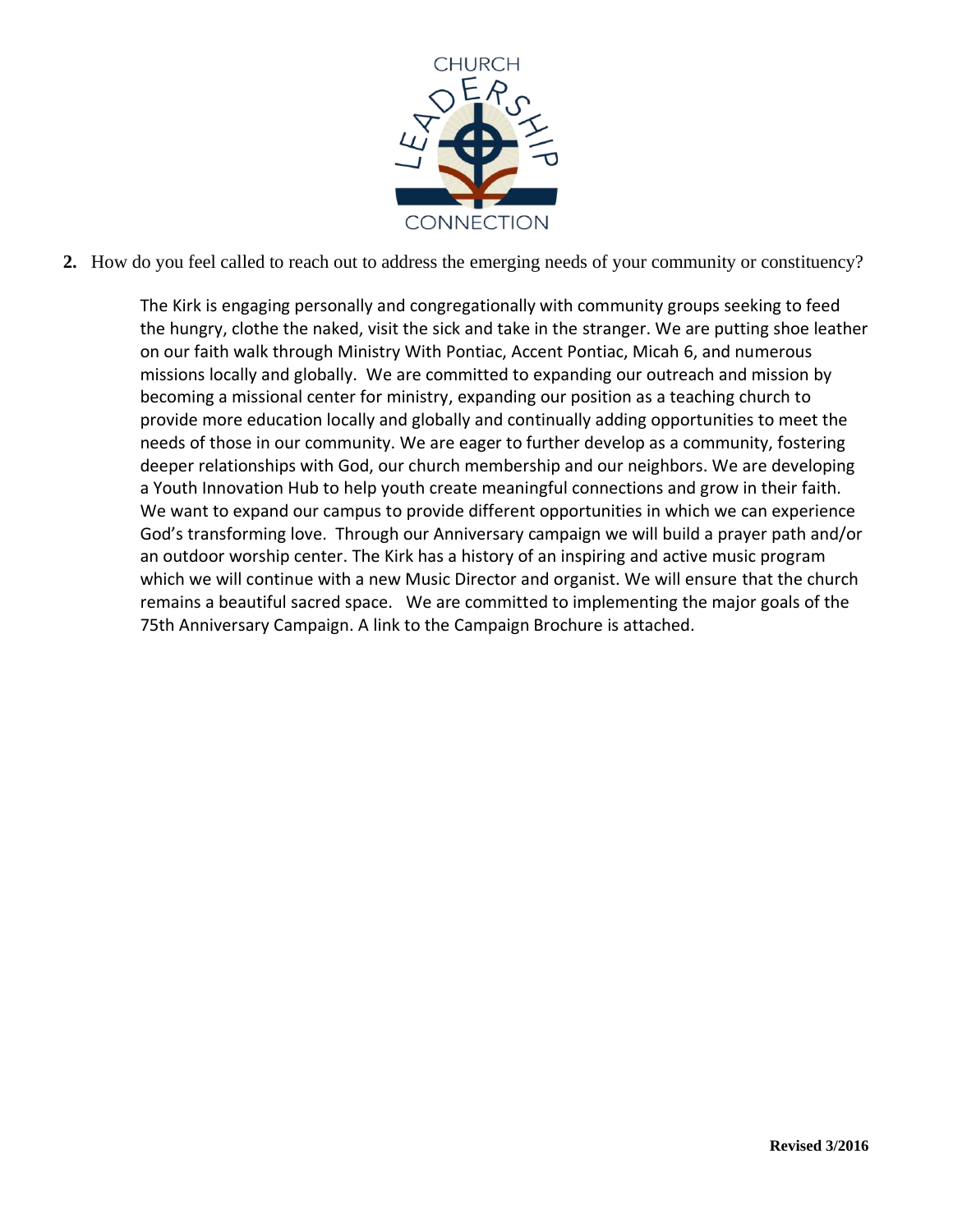

**3.** How will this position help you to reach your vision and mission goals?

Our current Senior Pastor departed for personal reasons to allow his family to go back to a part of the country they love as well as allow for his wife to pursue her medical career. Based on this change, Kirk leadership has talked to all members of the lay staff, and this has led us to the discovery that business operations and the administration side of "head of staff" responsibilities had been neglected for some time. Not wanting this to erode our vision of who we are as a church community, we seek an experienced pastoral presence to provide Senior Pastor/Head of Staff leadership. We look to this individual to evaluate our structure and processes, reinforcing the fact that our staff, clergy, church leaders and congregation are all active stakeholders in this. Our vision for ministry and its implementation is strong. We look to this position to support our powerful momentum in worship, outreach and Christian formation. We look forward to growing these important parts of our congregation. We are entering our 75th year and have recently completed a successful capital campaign, raising over \$4 million in pledges to date. We look to this individual to support the implementation of the campaign projects and ensure a successful celebratory year which will culminate in November 2022. We look to this position to lay a solid foundation for our next Senior Pastor.

**4.** Provide a description of the characteristics needed by the person who is open to being called to this congregation and/or organization.

Our ideal candidate loves the LORD, effectively leads our pastoral staff, lay staff and congregation, bringing integrity and demonstrated expertise in administration, managerial leadership and pastoral care. The Interim Pastor must have experience with business operations, church finance, officer development and organizational design. He or she will possess excellent interpersonal skills, accessibility and a healing approach. The individual must be capable of completing a comprehensive assessment and thoughtful execution of a plan developed in concert with Session. The ideal candidate will supervise the team through coaching, training, shepherding, and performance management. The Interim Pastor will effectively utilize church resources (financial, human, technical and material) while embracing transparency in all areas of the Church. The person will have the ability to lead the Kirk to maximize ministry and mission which will result in growing disciples of Jesus Christ. We need a bridge builder.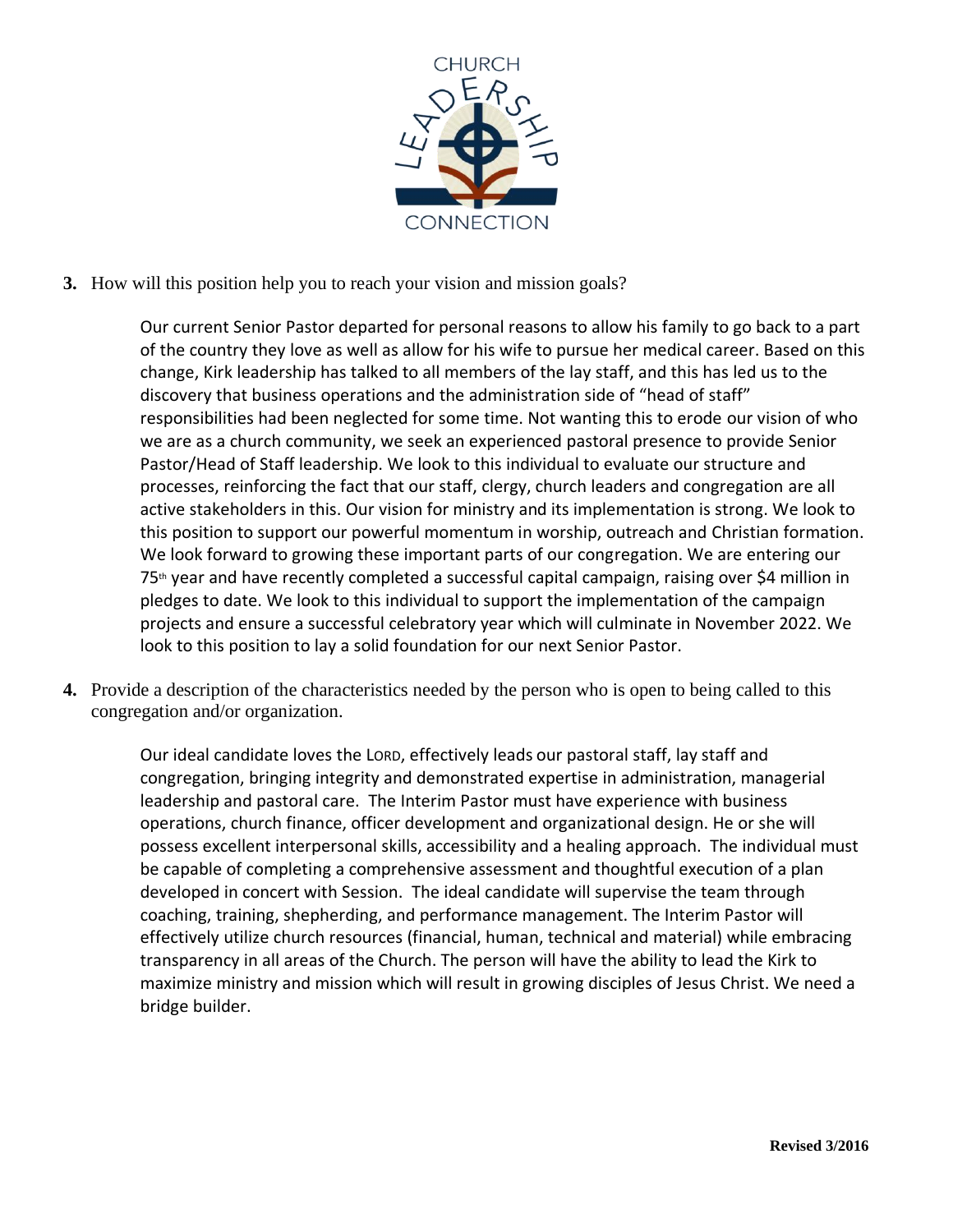

**5.** For what specific tasks, assignments, and programs areas will this person have responsibility?

The interim pastor as head of staff needs to review and assess current staff reporting assignments, assess our current (interim) position of executive director; develop recommendations for improvements and execute a plan in partnership with Session. The individual will lead a review of the current Committee structure of the Kirk in concert with Session to insure an effective Church structure. The individual will work with associate pastors on preaching schedules and sermon series; oversee the Outreach/Mission and Christian Formation/Youth ministries. The interim pastor will lead the current Pastoral Staff to ensure the momentum continues for the ministries they are developing. The candidate will support ongoing development of multigenerational opportunities for pastors and the congregation. The interim will provide vision and practical direction to the operations of the church through regular staff meetings and staff/team development. They will review financial processes in relationship to the work of the Trustees and Session. He or She will lead worship, moderate session and preach a significant portion of the time. The interim will ensure Session meetings are run effectively and have the right agenda items and the right level of discussion including a full financial review at each meeting.

# **OPTIONAL LINKS**

Provide below any links to online information that may help call seekers understand your congregation or organization. (e.g. *organization or community websites, online newsletters, demographic information*) Please note the CLC system does not warehouse links. (Limit characters to 500)

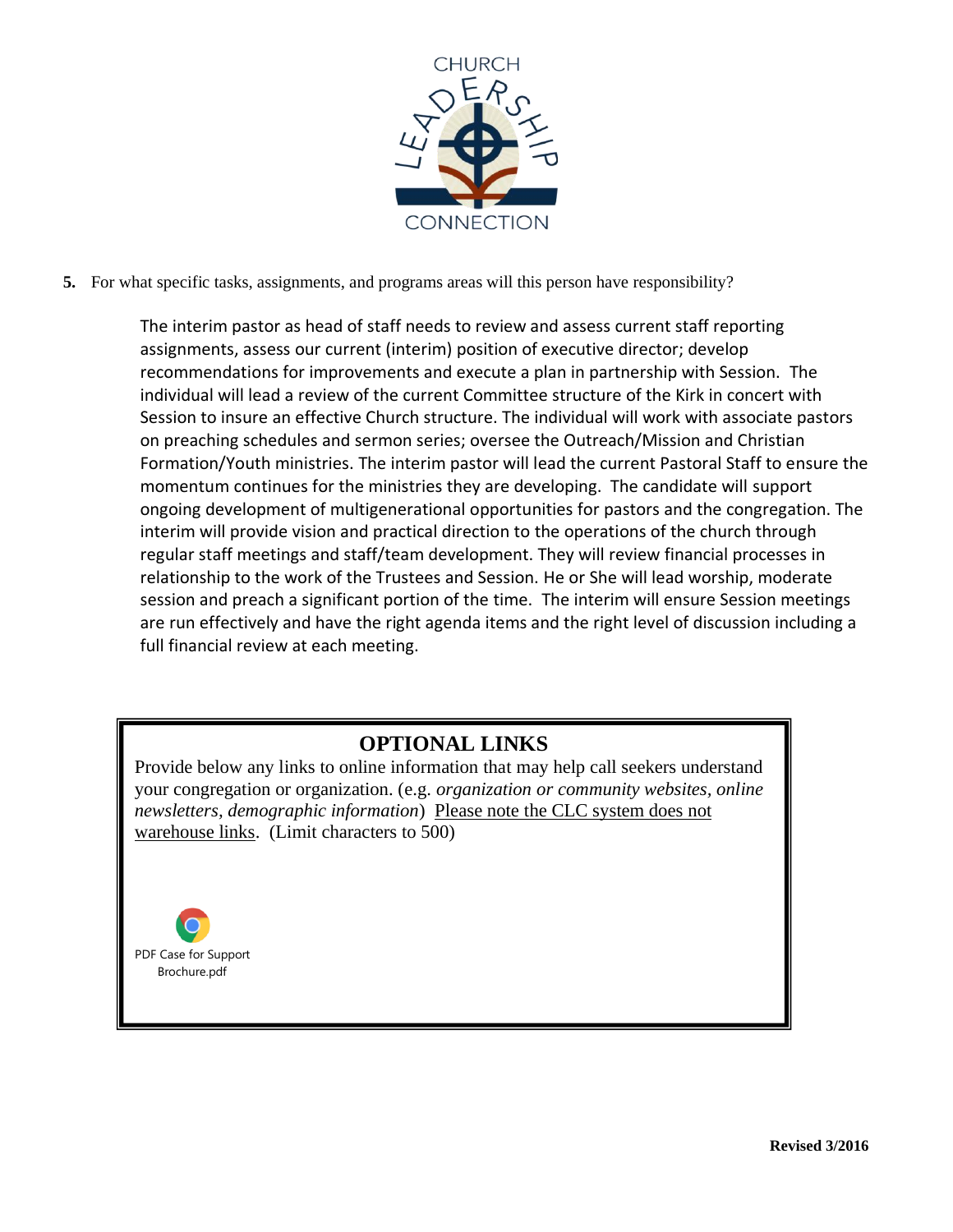

# **\*LEADERSHIP COMPETENCIES**

(Select 10 leadership competencies from the list below that are required for the position.)

|   | THEOLOGICAL/SPIRITUAL INTERPRETER                                                                                                                                                                                                                                                                                                                             |   |                                                                                                                                                                                                                                                                                                                                                                                 |  |  |
|---|---------------------------------------------------------------------------------------------------------------------------------------------------------------------------------------------------------------------------------------------------------------------------------------------------------------------------------------------------------------|---|---------------------------------------------------------------------------------------------------------------------------------------------------------------------------------------------------------------------------------------------------------------------------------------------------------------------------------------------------------------------------------|--|--|
|   | <b>Compassionate</b> – having the ability to suffer with<br>others; being motivated by others pain and is<br>called into action as advocate; is motivated by<br>caring for others while concurrently keeping the<br>organizational goals clearly in focus.                                                                                                    |   | Hopeful – maintains stability in the moment and hope for the future;<br>provides direction, guidance, and faith when describing basic needs;<br>and helps followers to see a way through chaos and complexity.                                                                                                                                                                  |  |  |
| X | Preaching and Worship Leadership: Is a<br>consistently effective preacher and worship leader;<br>is able to inspire from the pulpit; communicates a<br>clear and consistent message through sermons that<br>are carefully prepared and artfully delivered;<br>projects the identity and character of the<br>congregation through worship leadership presence. | X | Spiritual Maturity: Shows strong personal depth and spiritual<br>grounding; demonstrates integrity by walking the talk and by<br>responding with faithfulness of purpose; is seen by others as<br>trustworthy and authentic; nurtures a rich spiritual life; seeks the<br>wisdom and guidance of appropriate mentors; is able to articulate a<br>clear and consistent theology. |  |  |
|   | Lifelong Learner - individuals who use every<br>experience in life as a potential tool for growth;<br>one who pursues continuing education; and those<br>who build on strengths and seek assistance to<br>improve weaknesses.                                                                                                                                 |   | Teacher – creates learning environments where students are active<br>participants as individuals and as members of collaborative groups;<br>designs lesson plans that teach concepts, facts, and theology;<br>effectively uses multiple learning tools to reach a wide variety of<br>learners; revises instructional strategies based upon<br>ministry/organization context.    |  |  |
|   |                                                                                                                                                                                                                                                                                                                                                               |   | <b>COMMUNICATION</b>                                                                                                                                                                                                                                                                                                                                                            |  |  |
| X | <b>Communicator</b> - Advances the abilities of<br>individuals and the organizations through active<br>listening supported with meaningful oral and<br>written presentation of information.                                                                                                                                                                   |   | Bilingual – having the ability to use two languages, especially with<br>equal or nearly equal fluency; able to use multiple languages in<br>communication.                                                                                                                                                                                                                      |  |  |
|   | <b>Public Communicator - Demonstrates a</b><br>comfortable ease when speaking in a variety of<br>settings (both small and large groups); is effective<br>at addressing a variety of topics; can get messages<br>across with the desired effect.                                                                                                               |   | Media Communicator: Has experience developing materials for a<br>variety of written or multimedia forms of communications (print,<br>Internet-based, social media, etc.)                                                                                                                                                                                                        |  |  |
|   | Technologically Savvy - the ability to navigate<br>successfully the world of technology using<br>software, blogging, multi-media, and websites as<br>tools for ministry.                                                                                                                                                                                      |   |                                                                                                                                                                                                                                                                                                                                                                                 |  |  |
|   | ORGANIZATIONAL LEADERSHIP                                                                                                                                                                                                                                                                                                                                     |   |                                                                                                                                                                                                                                                                                                                                                                                 |  |  |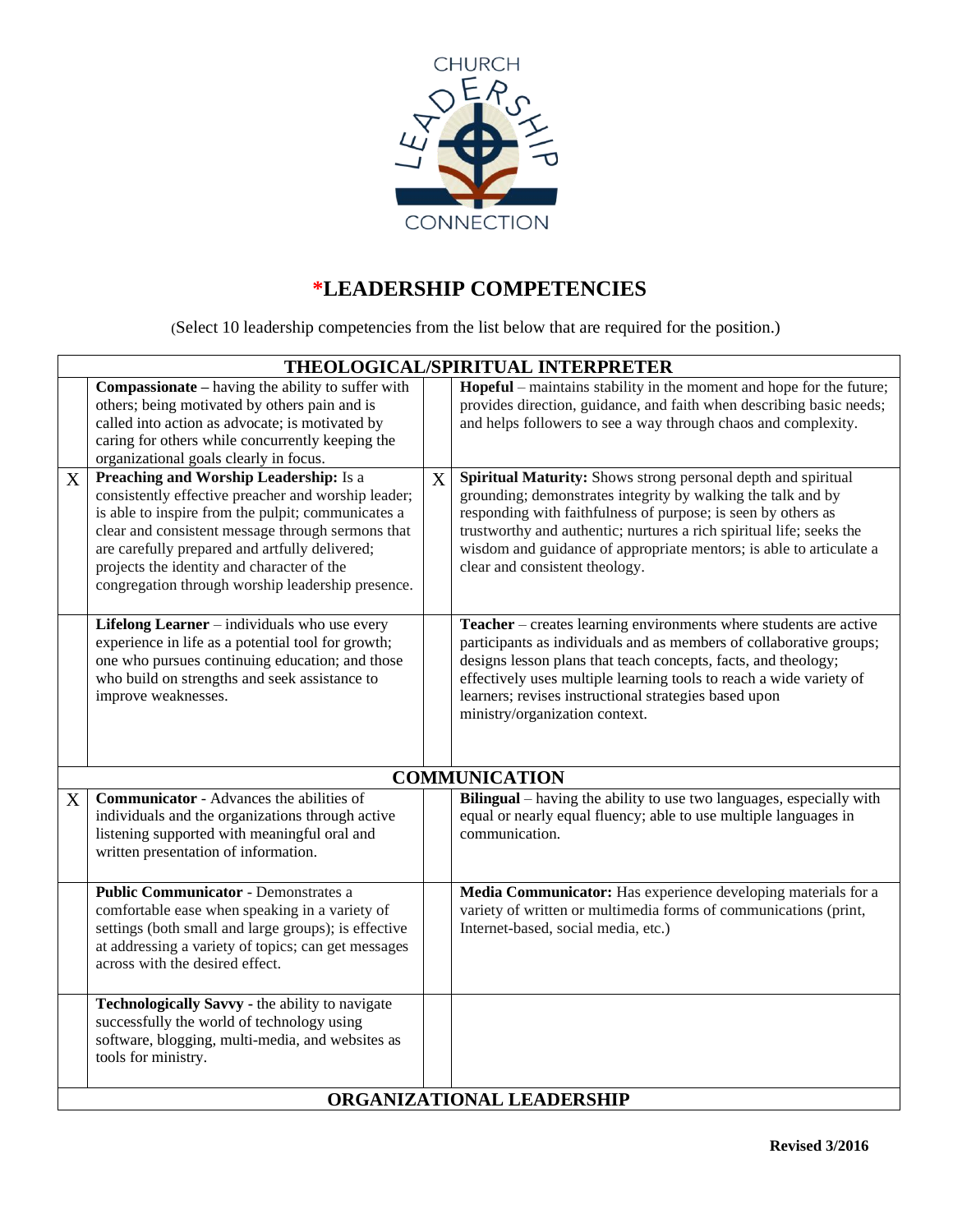

|             | $Advisor - an individual others turn to for course$<br>and guidance; provides coaching; expertise for<br>congregations or other organizations.                                                                                                                                                                                                                                               |   | <b>Change Agent</b> – having the ability to lead the change process<br>successfully; anchoring the change in the<br>congregation's/organization's vision and mission.                                                                                                                                                                                                                                                                          |
|-------------|----------------------------------------------------------------------------------------------------------------------------------------------------------------------------------------------------------------------------------------------------------------------------------------------------------------------------------------------------------------------------------------------|---|------------------------------------------------------------------------------------------------------------------------------------------------------------------------------------------------------------------------------------------------------------------------------------------------------------------------------------------------------------------------------------------------------------------------------------------------|
|             | <b>Contextualization</b> $-$ the ability to assess<br>accurately the context, environment, history,<br>relationships and uniqueness of a congregation or<br>organization.                                                                                                                                                                                                                    |   | Culturally Proficient – having solid understanding of the norms,<br>values and common behaviors of various peoples, including direct<br>experience working in multiple cultural and cross-cultural settings.                                                                                                                                                                                                                                   |
|             | Externally Aware - identifies and keeps informed<br>of the polity of the church and/or the organization;<br>maintains current with laws, regulations, policies,<br>procedures, trends, and developments both<br>internally and in the larger society.                                                                                                                                        |   | <b>Entrepreneurial - leaders that are creative in using resources;</b><br>identifies opportunities to develop; is willing to take risks, initiates<br>actions that involve a deliberate risk to achieve a recognized benefit<br>or advantage.                                                                                                                                                                                                  |
|             | <b>Risk Taker</b> – persons with the ability to take<br>appropriate risk to accomplish needed goals; one<br>who thinks outside the box and who is not afraid<br>of challenging the status-quo.                                                                                                                                                                                               | X | Task Manager - Assures that effective controls are developed and<br>maintained to ensure the integrity of the organization; holds self and<br>others accountable for rules and responsibilities; can be relied upon<br>to ensure that projects within areas of specific responsibility are<br>completed in a timely manner and within budget; and monitors and<br>evaluates plans, focuses on results and measuring attainment of<br>outcomes. |
|             | Willingness to Engage Conflict: Steps up to<br>conflicts, seeing them as opportunities; reads<br>situations quickly; good at focused listening; can<br>identify common ground and elicit cooperation<br>from others in crafting mutual solutions.                                                                                                                                            | X | Decision Making: Makes effective decisions, balancing analysis,<br>wisdom, experience, and judgment; is aware of the long term<br>implications of choices made; is generally regarded as offering<br>solutions and suggestions that are correct and effective.                                                                                                                                                                                 |
| $\mathbf X$ | <b>Organizational Agility:</b> Is astute about how<br>congregations and/or organizations work; knows<br>how to get things done through formal and<br>informal channels; understands the importance of<br>supporting good policy, practice, and procedure;<br>appreciates the power in the culture of a<br>congregation; is politically savvy.                                                |   | Strategy and Vision: Sees ahead clearly, keeping focused on the<br>larger picture; can anticipate future consequences and trends<br>accurately; is future oriented; casts a compelling and inspired vision<br>for a preferred future; sees possibility; crafts breakthrough strategies.                                                                                                                                                        |
| X           | <b>Financial Manager</b> – deliver results by<br>maximizing organizational effectiveness and<br>sustainability through the best use of available<br>financial resources; allocates and manages<br>finances transparently; implements strategies to<br>achieve operational efficiencies and value for<br>money; puts in place rigorous and comprehensive<br>financial accountability systems. |   | Funds Developer - maintains the ability to solicit donations used to<br>fund the budget of the organization; effectively expresses the needs<br>for funds to potential donors; responsible for adding new potential<br>donors to the organization's contact list; prepares statement of<br>planned activities and enlists support for mission initiatives.                                                                                     |
| X           | <b>Collaboration:</b> Has a natural orientation toward<br>getting people to work together; shares wins and<br>successes; fosters open dialogue; lets people finish<br>and be responsible for their work; creates strong<br>feelings of belonging among group members; is a<br>good judge of talent and can accurately assess the<br>strengths and limitations of others.                     |   |                                                                                                                                                                                                                                                                                                                                                                                                                                                |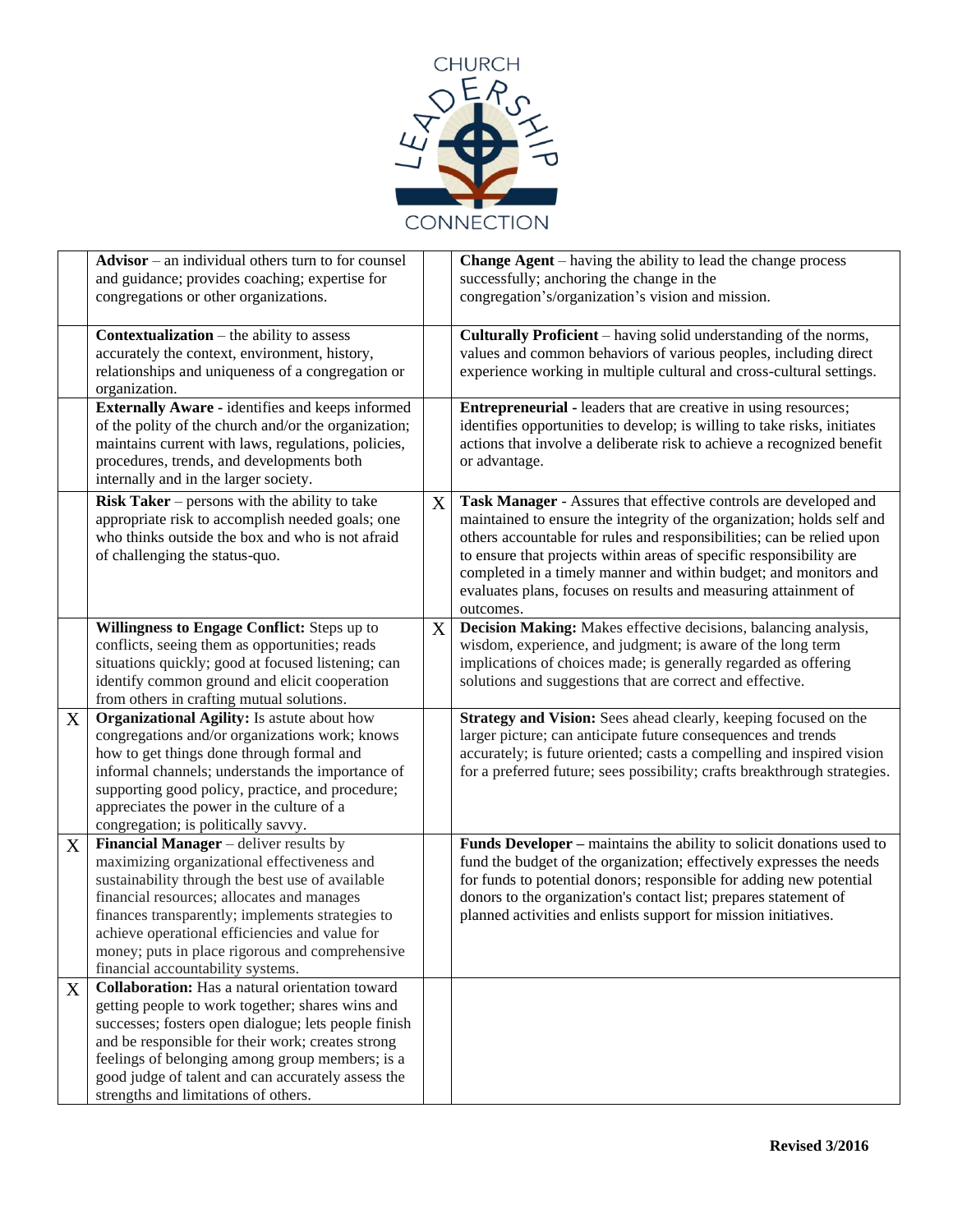

|   | <b>INTERPERSONAL ENGAGEMENT</b>                                                                                                                                                                                                                                                                                                                                                                                                         |   |                                                                                                                                                                                                                                                                                                                                                                              |  |  |
|---|-----------------------------------------------------------------------------------------------------------------------------------------------------------------------------------------------------------------------------------------------------------------------------------------------------------------------------------------------------------------------------------------------------------------------------------------|---|------------------------------------------------------------------------------------------------------------------------------------------------------------------------------------------------------------------------------------------------------------------------------------------------------------------------------------------------------------------------------|--|--|
| X | <b>Interpersonal Engagement - Displays a</b><br>consistent ability to build solid relationships of<br>trust and respect inside and outside of the<br>organization; engage people, organizations, and<br>partners in developing goals, executing plans, and<br>delivering results; use negotiation skills and<br>adaptability to encourage recognition of joint<br>concerns, collaboration, and to influence the<br>success of outcomes. |   | <b>Bridge Builder</b> – possessing a certain responsibility for the unity of<br>the congregation and or organization; works to connect people of<br>different cultures, worldviews, and theological positions.                                                                                                                                                               |  |  |
|   | Motivator - Creates and sustains an organizational<br>culture which permits others to provide the quality<br>of service essential to high performance. Enables<br>others to acquire the tools and support they need to<br>perform well; and influences others toward a spirit<br>of service and meaningful contributions to mission<br>accomplishment.                                                                                  | X | Personal Resilience: Learns from adversity and failure; picks up on<br>the need to change personal, interpersonal, and leadership behaviors;<br>deals well with ambiguity; copes effectively with change; can decide<br>and act without having the total picture; comfortably handles risk<br>and uncertainty; seeks feedback; expresses personal regret when<br>appropriate |  |  |
|   | <b>Initiative:</b> Demonstrates ambition is highly<br>motivated; is action oriented and full of energy for<br>things seen as challenging; seizes opportunity;<br>pushes self and others to achieve desired results.                                                                                                                                                                                                                     |   | Flexibility - Adapts behavior and work methods in response to new<br>information, changing conditions, unexpected obstacles, or<br>ambiguity; remains open to new ideas and approaches; and works<br>concurrently on related and conflicting priorities without losing<br>focus or attention.                                                                                |  |  |
|   | Self Differentiation: Demonstrates strong and<br>appropriate personal boundaries in relationships;<br>has a healthy appreciation of self, without being<br>egotistical; is emotionally mature; can maintain a<br>less- anxious presence in the midst of turmoil; is<br>not overly dependent upon outside affirmation;<br>works to build a strong personal support system.                                                               |   |                                                                                                                                                                                                                                                                                                                                                                              |  |  |

**\*COMPENSATION AND HOUSING:** *A range is needed for matching purposes. The maximum salary is not published anywhere*. Effective salary is cash salary plus housing allowance or manse value and other compensation considered "effective salary" by the Board of Pensions of the PC (U.S.A.)

See Effective Salary Definition at **Board of Pensions**.

| Minimum <i>Effective</i> Salary \$1120,000 |                                                  | Maximum <i>Effective</i> Salary | 140,000 |
|--------------------------------------------|--------------------------------------------------|---------------------------------|---------|
| Housing Type                               | Manse                                            |                                 |         |
|                                            | <b>Housing Allowance</b>                         |                                 |         |
|                                            | Open To Either (Manse or Housing Allowance)      |                                 |         |
|                                            | Not Applicable (For Non-pastoral Positions Only) |                                 |         |
|                                            |                                                  |                                 |         |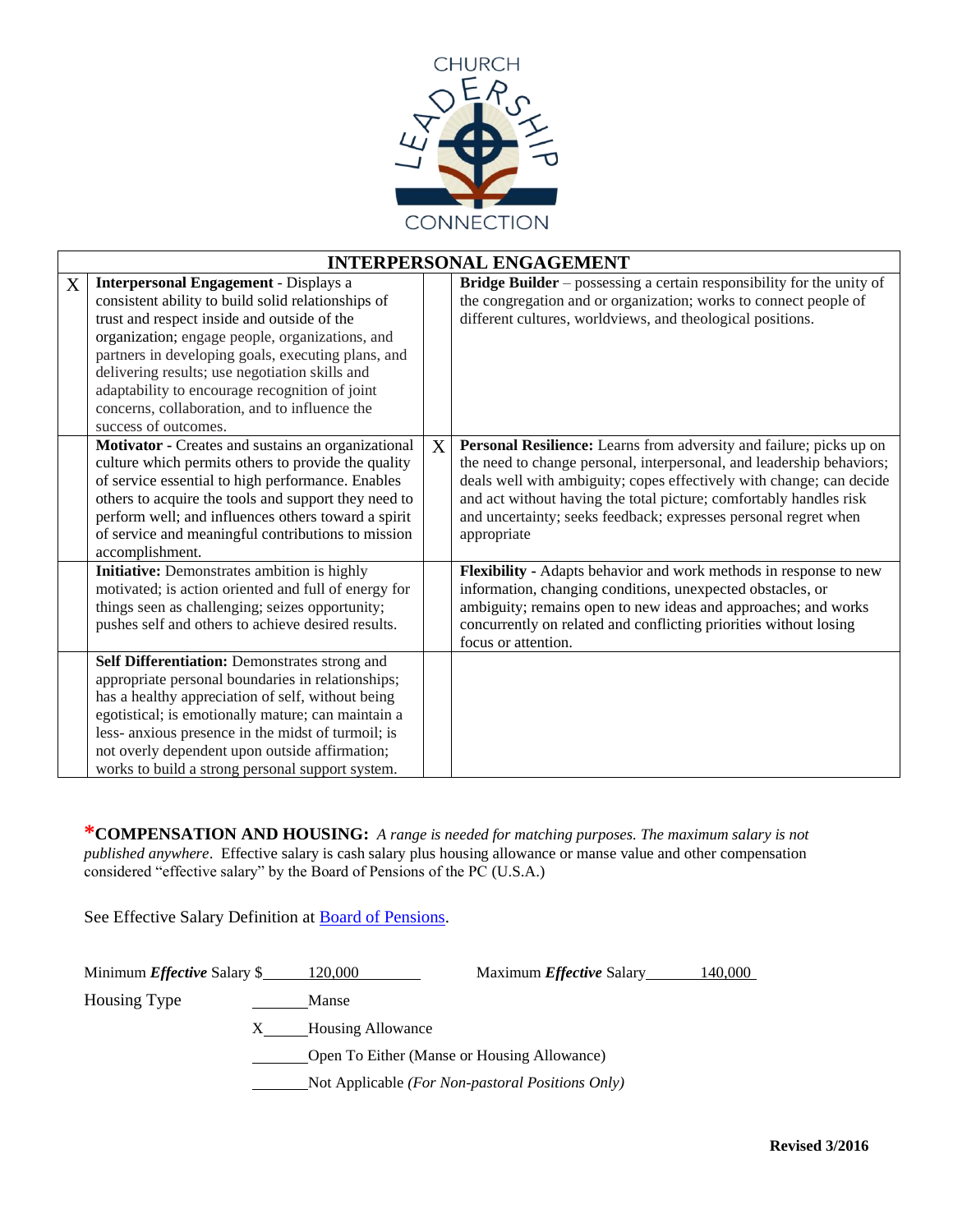

### **\*EQUAL EMPLOYMENT OPPORTUNITY**

The unity of believers in Christ is reflected in the rich diversity of the Church's membership. In Christ, by the power of the Spirit, God unites persons through baptism regardless of race, ethnicity, age, sex, disability, geography, or theological conviction. There is therefore, no place in the life of the Church for discrimination against any person. The Presbyterian Church (U.S.A.) shall guarantee full participation and representation in its worship, governance, and emerging life to all persons or groups within its membership. No member shall be denied participation or representation for any reason other than stated in this Constitution. (F-1.0403)

Each Pastor Nominating committee and Search committee is expected to undertake its search for a Teaching Elder in a manner consistent with the good news that in the church "….*as many of you as were baptized into Christ have put on Christ. There is neither Jew nor Greek, there is neither slave nor free, there is neither male nor female; for you are all one in Christ Jesus."*

Has the Pastor Nominating Committee and Search Committee affirmed its intention to follow the Form of Government in this regard?

\_\_X\_\_ Yes \_\_\_\_ No

#### **REFERENCES (Limit 3)**

**Below, please list three persons who know your congregation. You might list your Presbytery leadership, a neighboring pastor, or other persons whom you believe can give a clear and accurate reference for your congregation.**

| Phone Numbers 248-535-5196 |
|----------------------------|
| Relation member (Elder)    |
|                            |
|                            |
|                            |
|                            |
|                            |
|                            |
|                            |